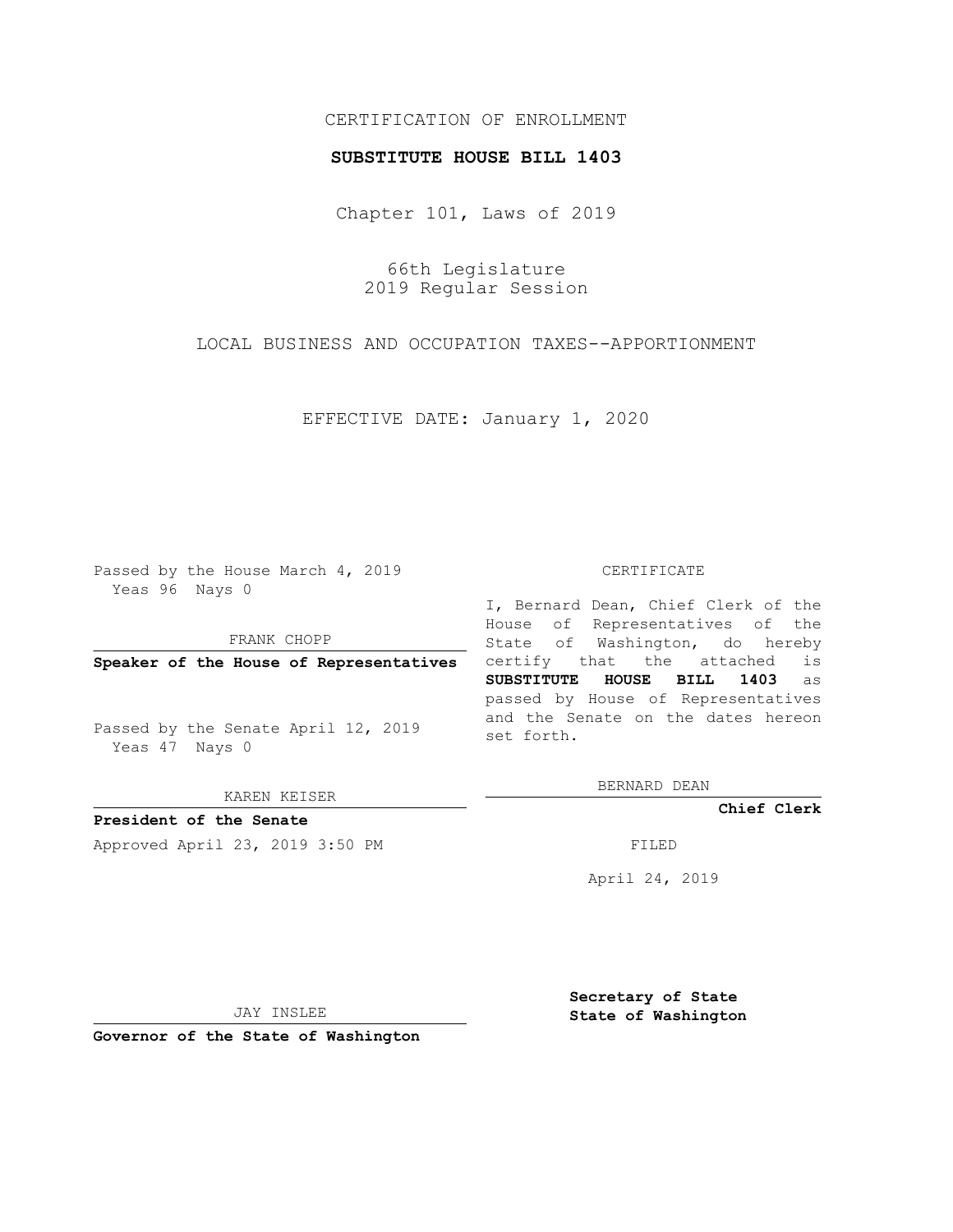## **SUBSTITUTE HOUSE BILL 1403**

Passed Legislature - 2019 Regular Session

**State of Washington 66th Legislature 2019 Regular Session**

By House Finance (originally sponsored by Representatives Frame, Orcutt, and Stokesbary)

READ FIRST TIME 02/12/19.

1 AN ACT Relating to simplifying the administration of municipal 2 business and occupation tax apportionment; amending RCW 35.102.130; 3 and providing an effective date.

4 BE IT ENACTED BY THE LEGISLATURE OF THE STATE OF WASHINGTON:

5 **Sec. 1.** RCW 35.102.130 and 2017 c 323 s 511 are each amended to read as follows:6

 A city that imposes a business and occupation tax must provide for the allocation and apportionment of a person's gross income, other than persons subject to the provisions of chapter 82.14A RCW, 10 as follows:

11 (1) Gross income derived from all activities other than those 12 taxed as service or royalties must be allocated to the location where 13 the activity takes place.

14 (a) In the case of sales of tangible personal property, the 15 activity takes place where delivery to the buyer occurs.

16 (b)(i) In the case of sales of digital products, the activity 17 takes place where delivery to the buyer occurs. The delivery of 18 digital products will be deemed to occur at:

19 (A) The seller's place of business if the purchaser receives the 20 digital product at the seller's place of business;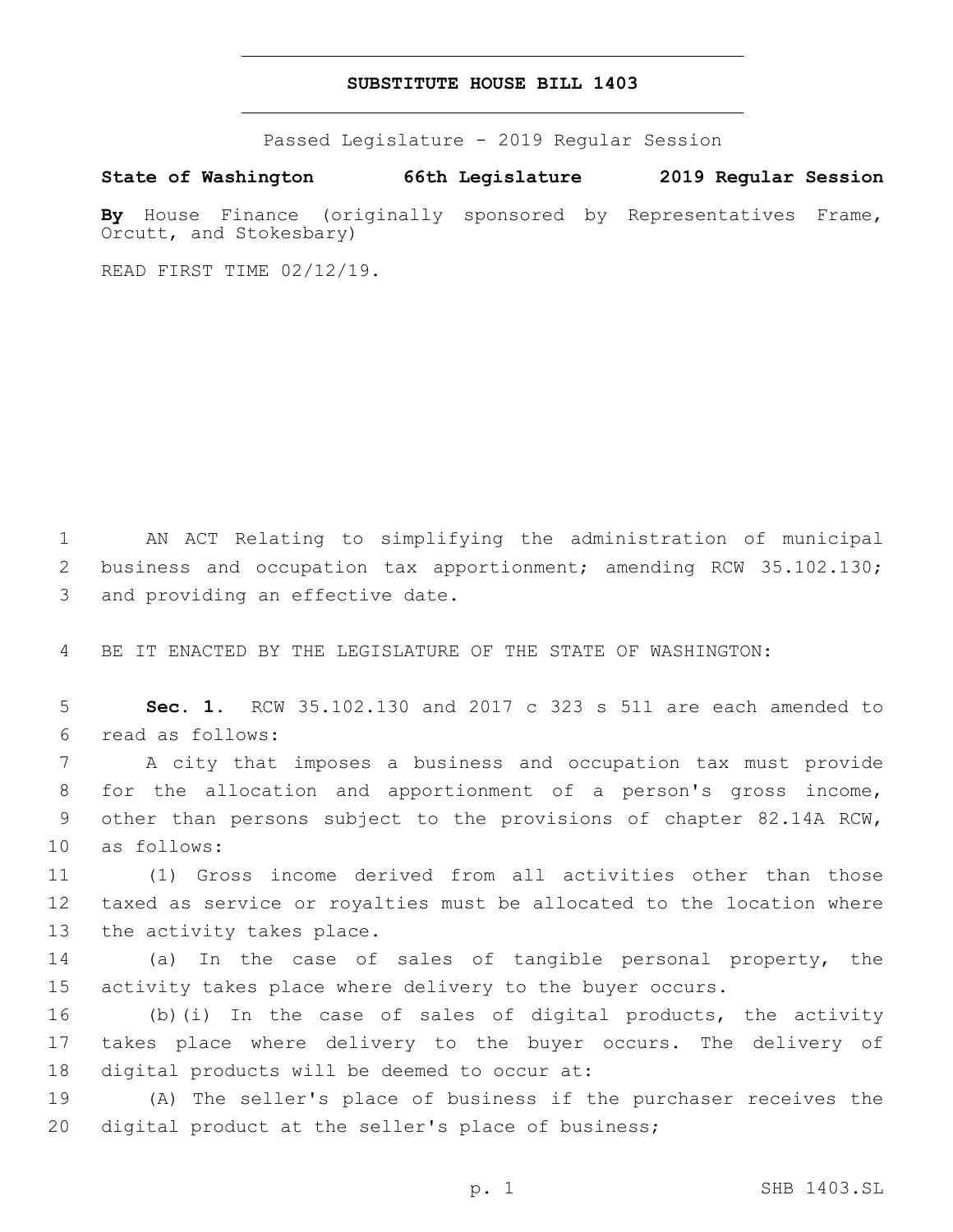(B) If not received at the seller's place of business, the location where the purchaser or the purchaser's donee, designated as such by the purchaser, receives the digital product, including the location indicated by instructions for delivery to the purchaser or 5 donee, known to the seller;

 (C) If the location where the purchaser or the purchaser's donee receives the digital product is not known, the purchaser's address maintained in the ordinary course of the seller's business when use 9 of this address does not constitute bad faith;

 (D) If no address for the purchaser is maintained in the ordinary course of the seller's business, the purchaser's address obtained during the consummation of the sale, including the address of a purchaser's payment instrument, if no other address is available, 14 when use of this address does not constitute bad faith; and

 (E) If no address for the purchaser is obtained during the consummation of the sale, the address where the digital good or digital code is first made available for transmission by the seller or the address from which the digital automated service or service described in RCW 82.04.050 (2)(g) or (6)(c) was provided, disregarding for these purposes any location that merely provided the 21 digital transfer of the product sold.

 (ii) If none of the methods in (b)(i) of this subsection (1) for determining where the delivery of digital products occurs are available after a good faith effort by the taxpayer to apply the 25 methods provided in (b)(i)(A) through  $(E)$  of this subsection  $(1)$ , then the city and the taxpayer may mutually agree to employ any other method to effectuate an equitable allocation of income from the sale of digital products. The taxpayer will be responsible for petitioning the city to use an alternative method under this subsection (1)(b)(ii). The city may employ an alternative method for allocating the income from the sale of digital products if the methods provided in (b)(i)(A) through (E) of this subsection (1) are not available and the taxpayer and the city are unable to mutually agree on an alternative method to effectuate an equitable allocation of income 35 from the sale of digital products.

 (iii) For purposes of this subsection (1)(b), the following 37 definitions apply:

 (A) "Digital automated services," "digital codes," and "digital 39 goods" have the same meaning as in RCW 82.04.192;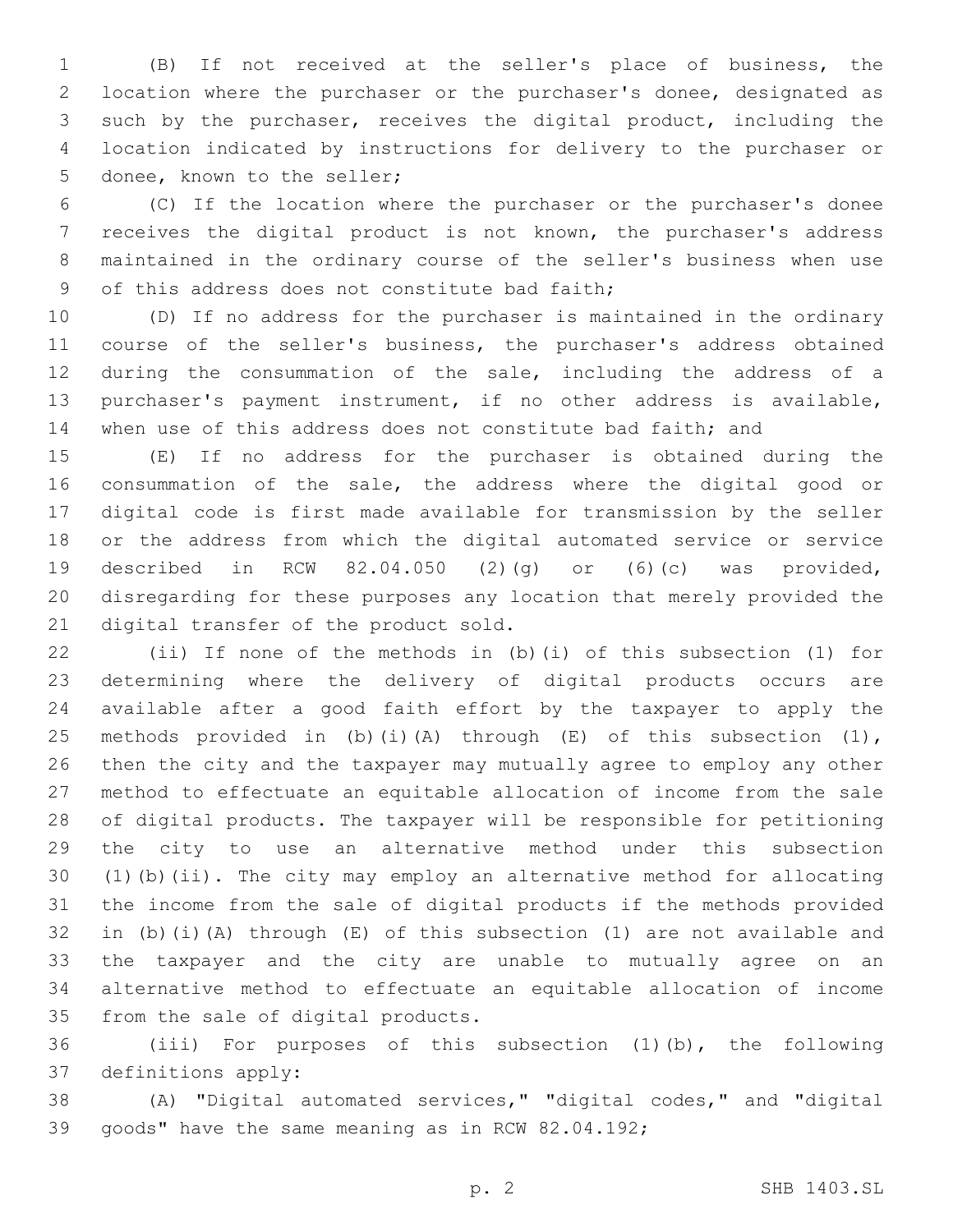(B) "Digital products" means digital goods, digital codes, digital automated services, and the services described in RCW 3 82.04.050 (2)(g) and (6)(c); and

(C) "Receive" has the same meaning as in RCW 82.32.730.

 (c) If a business activity allocated under this subsection (1) takes place in more than one city and all cities impose a gross receipts tax, a credit must be allowed as provided in RCW 35.102.060; 8 if not all of the cities impose a gross receipts tax, the affected cities must allow another credit or allocation system as they and the 10 taxpayer agree.

 (2) Gross income derived as royalties from the granting of intangible rights must be allocated to the commercial domicile of the 13 taxpayer.

 (3) Gross income derived from activities taxed as services shall be apportioned to a city by multiplying apportionable income by a fraction, the numerator of which is the payroll factor plus the service-income factor and the denominator of which is two.

 (a) The payroll factor is a fraction, the numerator of which is the total amount paid in the city during the tax period by the taxpayer for compensation and the denominator of which is the total compensation paid everywhere during the tax period. Compensation is 22 paid in the city if:

(i) The individual is primarily assigned within the city;

 (ii) The individual is not primarily assigned to any place of business for the tax period and the employee performs fifty percent 26 or more of his or her service for the tax period in the city; or

 (iii) The individual is not primarily assigned to any place of 28 business for the tax period, the individual does not perform fifty percent or more of his or her service in any city, and the employee 30 resides in the city.

 (b) The service income factor is a fraction, the numerator of which is the total service income of the taxpayer in the city during the tax period, and the denominator of which is the total service income of the taxpayer everywhere during the tax period. Service 35 income is in the city if  $($ :

36  $(i)$  (i)) the customer location is in the city((; or

 (ii) The income-producing activity is performed in more than one location and a greater proportion of the service-income-producing 39 activity is performed in the city than in any other location, based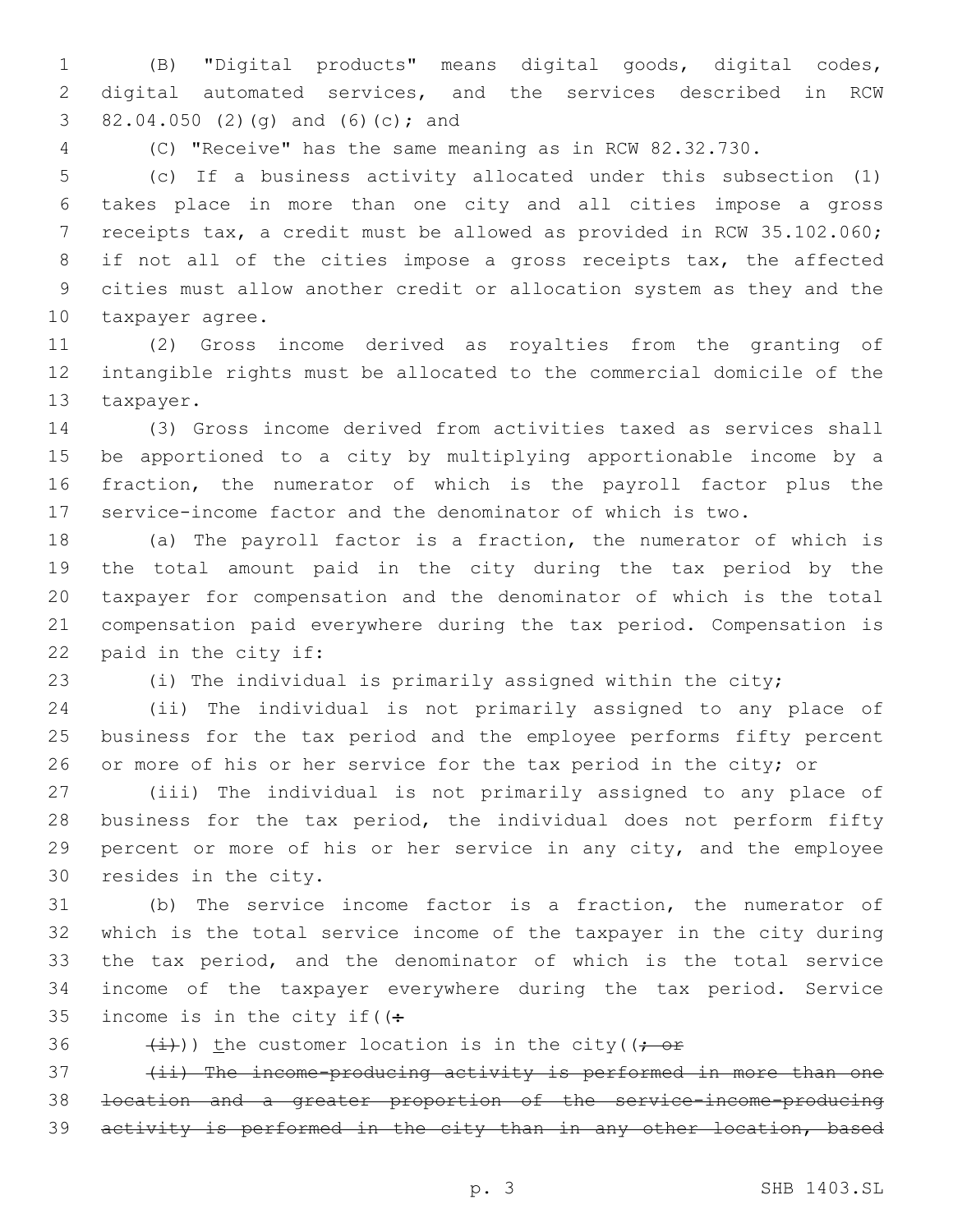1 on costs of performance, and the taxpayer is not taxable at the

2 customer location; or

3 (iii) The service-income-producing activity is performed within 4 the city, and the taxpayer is not taxable in the customer location)).

5 (c) Gross income of the business from engaging in an 6 apportionable activity must be excluded from the denominator of the 7 service income factor if, in respect to such activity, at least some 8 of the activity is performed in the city, and the gross income is 9 attributable under (b) of this subsection (3) to a city or 10 unincorporated area of a county within the United States or to a 11 foreign country in which the taxpayer is not taxable. For purposes of 12 this subsection (3)(c), "not taxable" means that the taxpayer is not 13 subject to a business activities tax by that city or county within 14 the United States or by that foreign country, except that a taxpayer 15 is taxable in a city or county within the United States or in a 16 foreign country in which it would be deemed to have a substantial 17 nexus with the city or county within the United States or with the 18 foreign country under the standards in RCW 35.102.050 regardless of 19 whether that city or county within the United States or that foreign 20 country imposes such a tax.

21 (d) If the allocation and apportionment provisions of this 22 subsection (3) do not fairly represent the extent of the taxpayer's 23 business activity in the city ((or cities in which the taxpayer does 24 business)), the taxpayer may petition for or the tax ((administrators 25 may jointly require, in respect to all or any part of the taxpayer's 26 business activity, that one of the following methods be used jointly 27 by the cities to allocate or apportion gross income)) administrator 28 may require, in respect to all or any part of the taxpayer's business 29 activity, if reasonable:

30 (i) Separate accounting;

31 (ii) The ((use of a single factor)) exclusion of any one or more 32 of the factors;

33 (iii) The inclusion of one or more additional factors that will 34 fairly represent the taxpayer's business activity in the city; or

35 (iv) The employment of any other method to effectuate an 36 equitable allocation and apportionment of the taxpayer's income.

37 (e) The party petitioning for, or the tax administrator 38 requiring, the use of any method to effectuate an equitable 39 allocation and apportionment of the taxpayer's income pursuant to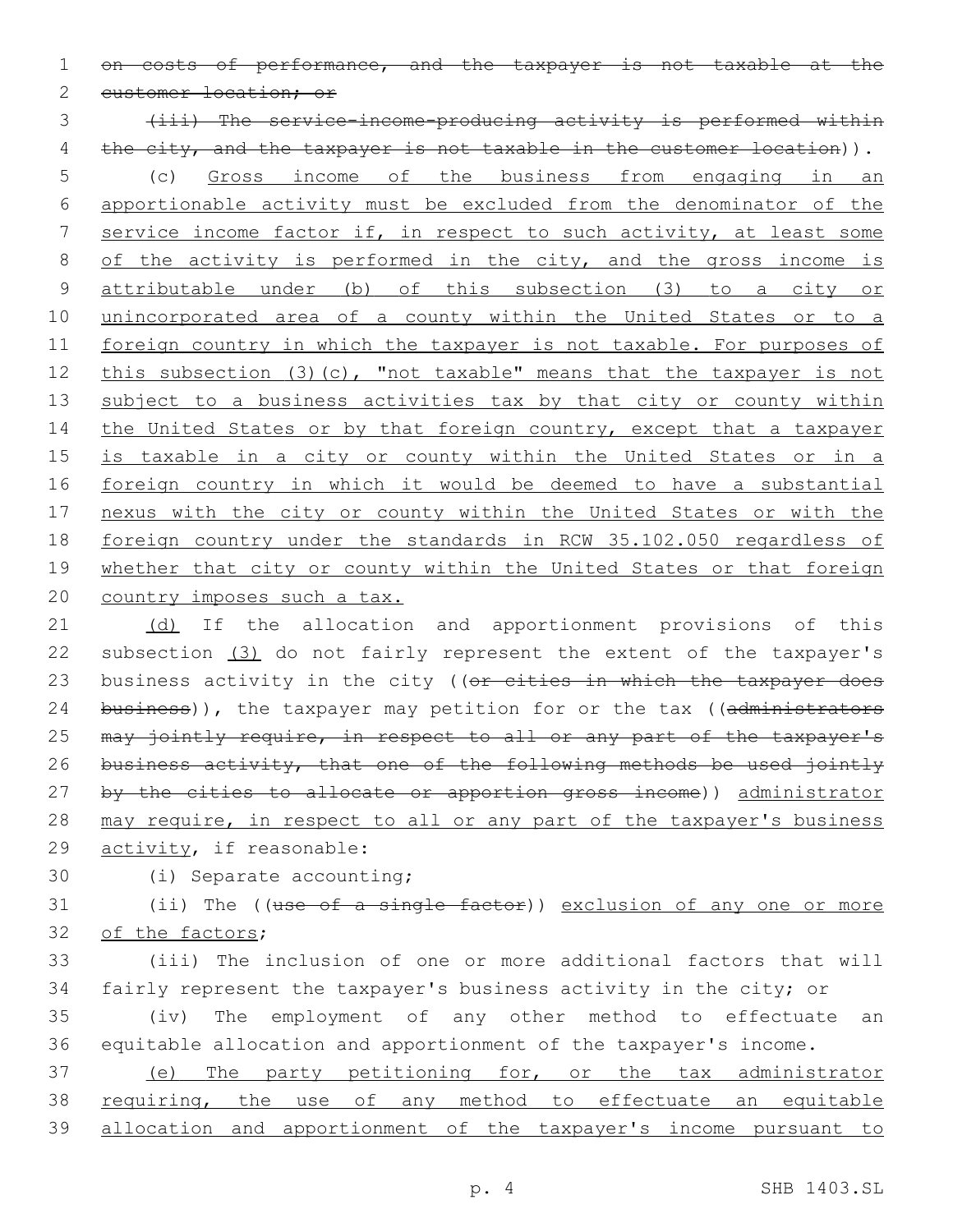subsection (d) of this subsection (3) must prove by a preponderance

2 of the evidence:

 (i) That the allocation and apportionment provisions of this subsection (3) do not fairly represent the extent of the taxpayer's business activity in the city; and

(ii) That the alternative to such provisions is reasonable.

 The same burden of proof shall apply whether the taxpayer is petitioning for, or the tax administrator is requiring, the use of an alternative, reasonable method to effectuate an equitable allocation 10 and apportionment of the taxpayer's income.

 (f) If the tax administrator requires any method to effectuate an 12 equitable allocation and apportionment of the taxpayer's income, the tax administrator cannot impose any civil or criminal penalty with 14 reference to the tax due that is attributable to the taxpayer's 15 reasonable reliance solely on the allocation and apportionment provisions of this subsection (3).

 (g) A taxpayer that has received written permission from the tax administrator to use a reasonable method to effectuate an equitable 19 allocation and apportionment of the taxpayer's income shall not have that permission revoked with respect to transactions and activities 21 that have already occurred unless there has been a material change 22 in, or a material misrepresentation of, the facts provided by the taxpayer upon which the tax administrator reasonably relied in 24 approving a reasonable alternative method.

 (4) The definitions in this subsection apply throughout this 26 section.

 (a) "Apportionable income" means the gross income of the business taxable under the service classifications of a city's gross receipts tax, including income received from activities outside the city if the income would be taxable under the service classification if received from activities within the city, less any exemptions or 32 deductions available.

 (b) "Business activities tax" means a tax measured by the amount of, or economic results of, business activity conducted in a city or county within the United States or within a foreign country. The term includes taxes measured in whole or in part on net income or gross income or receipts. "Business activities tax" does not include a 38 sales tax, use tax, or a similar transaction tax, imposed on the sale or acquisition of goods or services, whether or not denominated a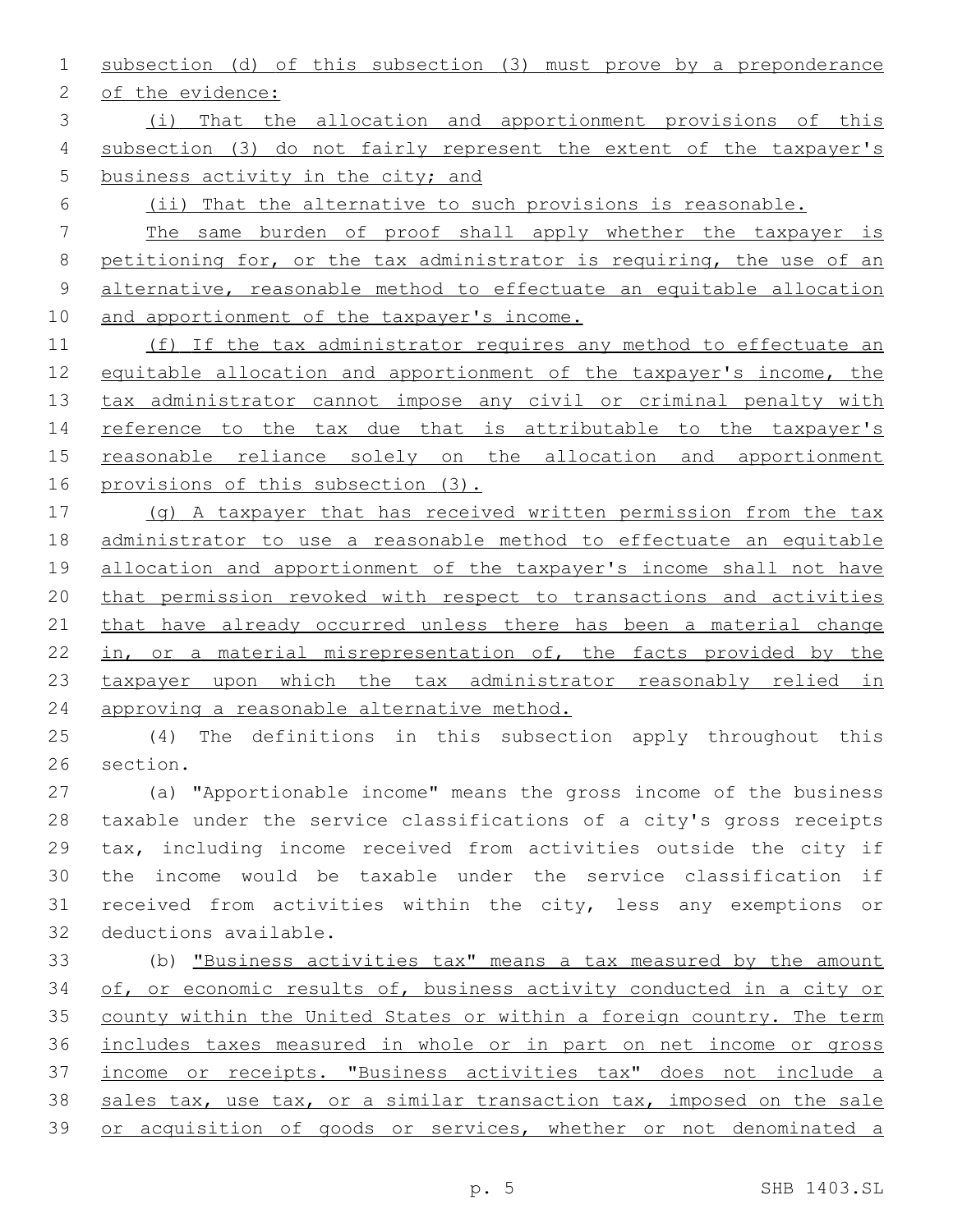gross receipts tax or a tax imposed on the privilege of doing 2 business. (c) "Compensation" means wages, salaries, commissions, and any other form of remuneration paid to individuals for personal services that are or would be included in the individual's gross income under 6 the federal internal revenue code. 7 (((e)) (d) "Customer" means a person or entity to whom the taxpayer makes a sale or renders services or from whom the taxpayer otherwise receives gross income of the business. (e) "Individual" means any individual who, under the usual common law rules applicable in determining the employer-employee 12 relationship, has the status of an employee of that taxpayer. 13 (( $(\overline{d})$ ) (f) "Customer location" means the (( $\overline{c}$ ity or 14 unincorporated area of a county where the majority of the contacts 15 between the taxpayer and the customer take place)) following: 16 (i) For a customer not engaged in business, if the service 17 requires the customer to be physically present, where the service is performed. 19 (ii) For a customer not engaged in business, if the service does not require the customer to be physically present: (A) The customer's residence; or (B) If the customer's residence is not known, the customer's billing/mailing address. (iii) For a customer engaged in business: 25 (A) Where the services are ordered from; (B) At the customer's billing/mailing address if the location 27 from which the services are ordered is not known; or (C) At the customer's commercial domicile if none of the above 29 are known.  $((+e))$   $(q)$  "Primarily assigned" means the business location of the taxpayer where the individual performs his or her duties. (( $(f)$ )) (h) "Service-taxable income" or "service income" means gross income of the business subject to tax under either the service 34 or royalty classification.  $((+q))$   $(i)$  "Tax period" means the calendar year during which tax liability is accrued. If taxes are reported by a taxpayer on a basis more frequent than once per year, taxpayers shall calculate the factors for the previous calendar year for reporting in the current calendar year and correct the reporting for the previous year when